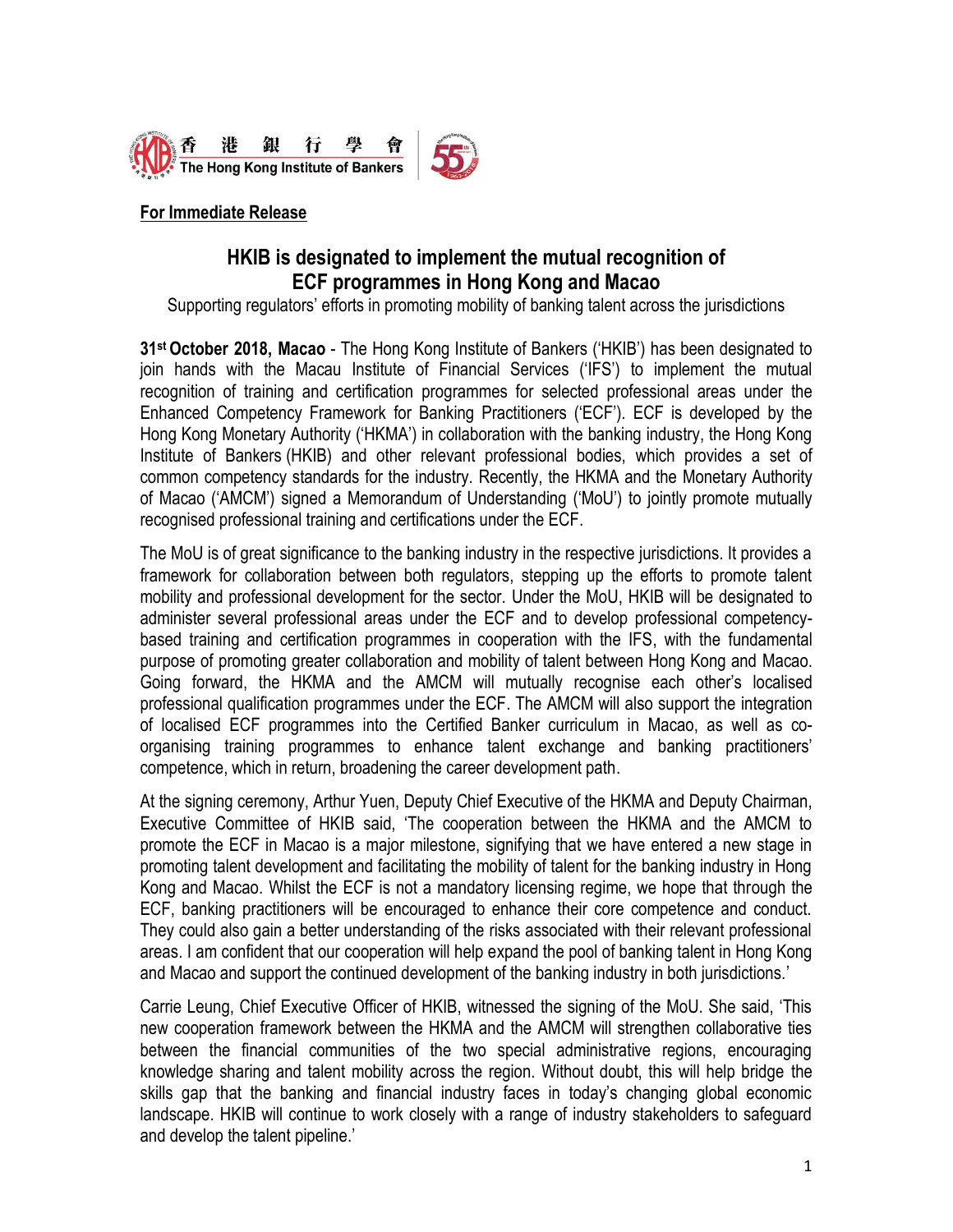The industry-wide ECF for Banking Practitioners was introduced to the local banking sector by the HKMA in 2016 to support capacity building and talent development. Relevant professional bodies, including HKIB, have been working with the HKMA closely to implement the initiative. HKIB, as an administrator of four ECF modules, believe that the availability of a set of common and transparent competency standards enables more effective training for new entrants and professional development for existing practitioners.

\*\*\*Ends\*\*\*



#### **Photo caption:**

Representatives from the Hong Kong Monetary Authority, Monetary Authority of Macao, The Hong Kong Institute of Bankers and Macau Institute of Financial Services pose for a group photo at the signing ceremony of the Memorandum of Understanding on Cooperation of Enhanced Competency Framework for Banking Practitioners.

# (From left to right)

**LEE Tak Lim** and **Roger CHAN** , Members of the Executive Board, Macau Institute of Financial Services;

**Raymond CHAN**, Vice Chairman of the Executive Board, Macau Institute of Financial Services; **CHU Un I**, Deputy Director, Financial Intelligence Office;

**Deborah M S NG**, Executive Director, Board of Directors, Monetary Authority of Macao;

**Simon VONG**, Executive Director, Board of Directors, Monetary Authority of Macao;

**Arthur YUEN**, Deputy Chief Executive, Hong Kong Monetary Authority and Deputy Chairperson of Executive Committee, The Hong Kong Institute of Bankers;

**Alice LEE**, Head (Soft Infrastructure & Deposit Protection), Hong Kong Monetary Authority;

**TONG Hon Shing**, Honorary Treasurer, The Hong Kong Institute of Bankers;

**LIU Jun**, Member of Executive Committee, The Hong Kong Institute of Bankers;

**Carrie LEUNG**, Chief Executive Officer, The Hong Kong Institute of Bankers